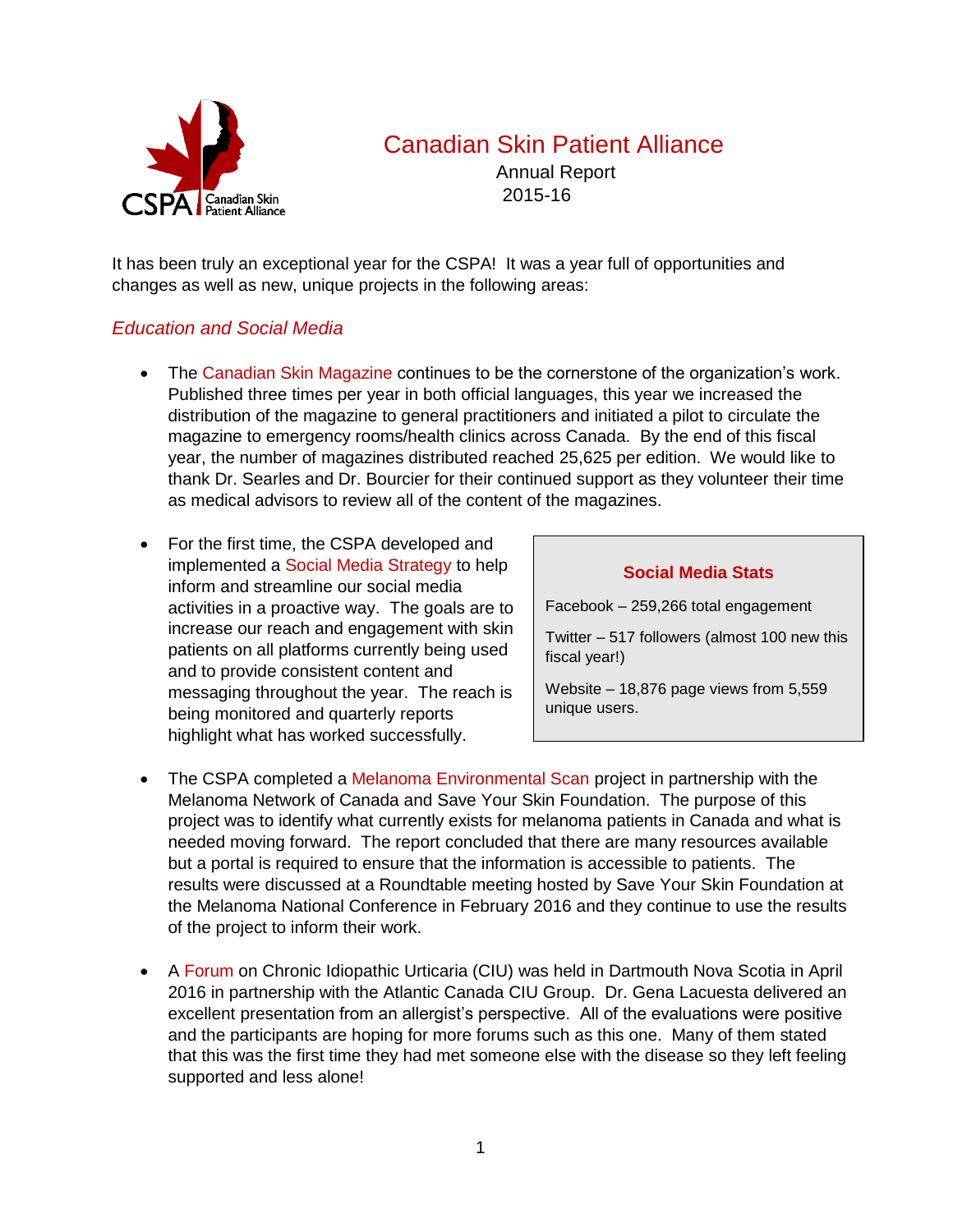The CSPA was also invited to present at a meeting of patients living with hidradenitis suppurativa (HS) in October 2015. The purpose of this meeting was to gain insight into HS patient journeys and experiences living with HS; to identify specific needs patients with HS require in terms of services, resources and educational tools; and to review tools and platforms for creating disease awareness. Again, many of the patients stated that they had never met anyone else living with HS so it was comforting to them to not feel so alone in their journey.

# *Advocacy*

- SEBs (subsequent entry biologics) continued to be a priority for us this year. We have informed patients about SEBs and worked with many groups to better understand the evolving issues as new SEBs continue to be approved in Canada. For dermatology patients, only one SEB is available to them however many more are in the process of being introduced to market. We are monitoring for adverse events as there is a concern that stable patients on biologics may be switched for non-medical reasons.
- We reviewed the organization's position statement on SEBs to ensure that it is current and relevant for dermatology patients. We also provided input to Health Canada's Guidance Document on Information and Submission Requirements for Subsequent Entry Biologics, through the Best Medicines Coalition.
- The CSPA's role continues to mature as we develop patient submissions for the common drug review as well as provincial health technology assessments (BC, Quebec and Ontario.) One was particularly significant as we developed a joint submission with the Arthritis Society of Canada. It was focused on psoriatic arthritis, and by working together, the submission was very robust and reflected the disease from the perspectives of both the skin and joints.

| <b>Patient</b><br>Submissions |
|-------------------------------|
| $2013 - 14 = 4$               |
| $2014 - 15 = 6$               |
| $2015 - 16 = 11$              |
|                               |

- We were invited to provide input into clinical practice quidelines for acne, rosacea and pressure ulcers. There are often many treatment options available to physicians for all skin conditions so the clinical practice guidelines provide evidence-based information to support the decision-making process in patient care.
- The CSPA endorsed several campaigns this fiscal year including a letter to the Ministry of Health and Long Term Care in Ontario sent by the CanCertainty campaign. The organization sees an opportunity to support efficiencies and urges the Ontario government to go further with cancer drugs towards a complete overhaul, including oral medications for melanoma. We also endorsed a letter written to the Biologics and Genetic Therapies Directorate at Health Canada by the Alliance for Safe Biologic Medicines Health Canada is about to start a consultation to review its guidelines for the approval of biosimilar medicines.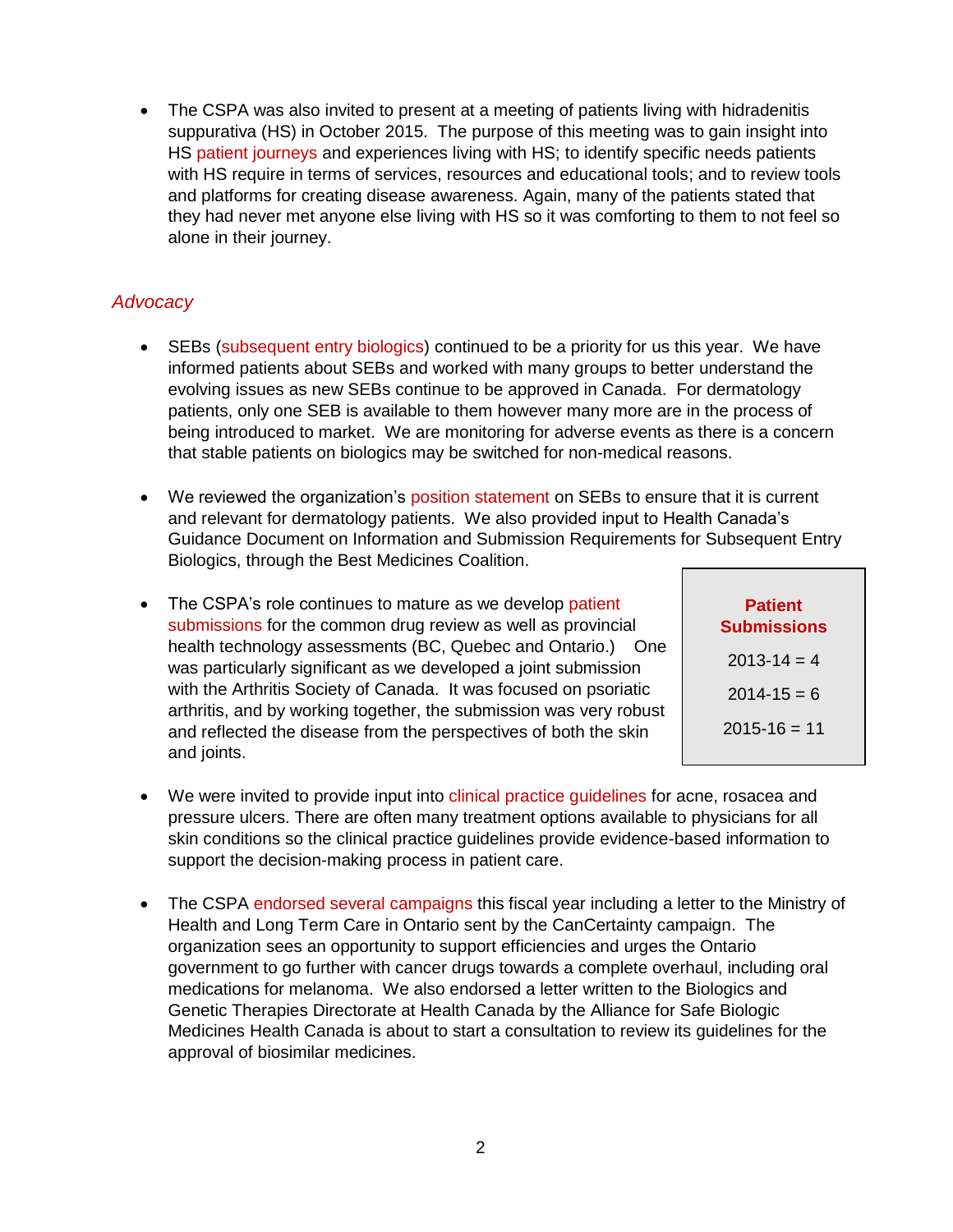## *Supporting the Affiliate Members*

- The CSPA introduced a new category of Affiliate Members called "Global Collaborators" to reflect the fact that these organizations are different than Affiliate members, with their own rights and responsibilities. The advantages to this addition are to offer Canadian skin patients a link to support, not yet available in Canada; to open the door to the creation of a Canadian chapter in Canada and more support for Canadian skin patients; and to provide learning/networking opportunities, from these outside organisations, to the CSPA and its Affiliate Members.
- The CSPA recognizes the importance of regular communications to the Affiliate Members and started to develop short, timely and accessible newsletters. Two were sent out this fiscal year. We received positive feedback about the value of this type of communications tool.
- We also worked diligently with a new organization that was just starting up and HS Aware ultimately became the  $22<sup>nd</sup>$  Affiliate Member of the CSPA in 2015-16.
- As an umbrella organization for the Affiliate Members, the CSPA has been increasing their presence on our website so that they are easily accessible to patients. And we continue to feature one Affiliate Member in each issue of the Canadian Skin magazine to ensure that patients are aware of the disease-specific organizations available to them for support.



Congratulations to the two winners of the Affiliate grants in 2015-16: Canadian Skin Cancer Foundation and the Scleroderma Association of BC.





## *Other related priorities and work:*

 The subsidiary organization of the CSPA is the Canadian Association of Psoriasis Patients (CAPP) and it continues to thrive. This fiscal year saw a significant amount of work in research partnerships, the development of awareness tools such as a video on pediatric psoriasis, co-hosting information sessions across Canada and supporting patient advisory functions.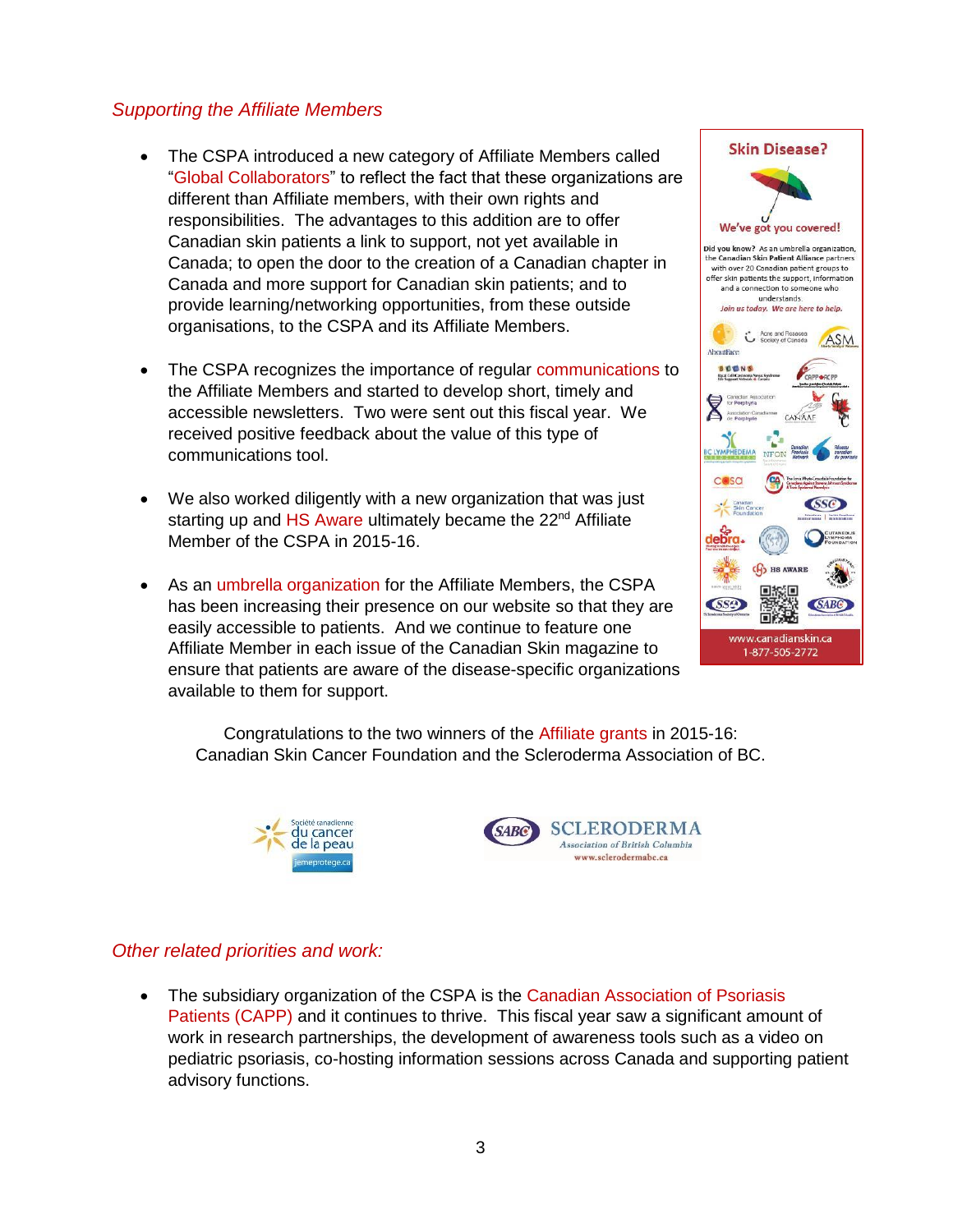- The CSPA collaborated with CAPP to hold an inaugural meeting of the funding partners in November 2015. The purpose of this meeting was to bring all of the funders in one room to discuss current and upcoming priorities for both the CSPA and CAPP. With more than 12 partners in the room, it was an excellent opportunity to share the plans and priorities for both organizations as well as to discuss synergies and potential collaborations for the future. A patient kicked off the meeting with an inspiring story of how a small project funded by one of the partners had a significant impact on her life. The feedback was extremely positive and helped partners to understand some of our realities and challenges.
- The Executive Committee and Board of Directors spent a significant amount of time reviewing and approving financial, human resources and Board policies. Although the focus of this work is administrative, it was essential work to build the foundation of a strong organization moving forward.
- We are grateful to the members of the Medical Advisory Board who support the work of the CSPA by ensuring that information provided to patients is medically sound. The members for 2015-16 are: Dr. Gordon Searles(Chair), Dr. Charles Lynde, Dr. Kirk Barber, Dr. Danielle Marcoux, Dr. Marc Bourcier, Dr. Yves Poulin, Dr. Anatoli Freiman, Dr. Cheryl Rosen, Dr. Nicole Hawkins and Dr. Jack Toole.
- Congratulations to Dr. Jeff Donovan who was chosen as "Dermatologist of the Year" in June 2015 for his work and commitment with one of the Affiliate Members, the Canadian Alopecia and Areata Foundation (CANAAF.)

We are proud to be members of:

- $\checkmark$  Best Medicines Coalition
- $\checkmark$  Canadian Organization for Rare Disorders
- $\checkmark$  Canadian Society of Association **Executives**
- $\checkmark$  International Alliance of Dermatology Patient Organizations
- $\checkmark$  International Alliance of Patient Organizations and
- Volunteer Canada